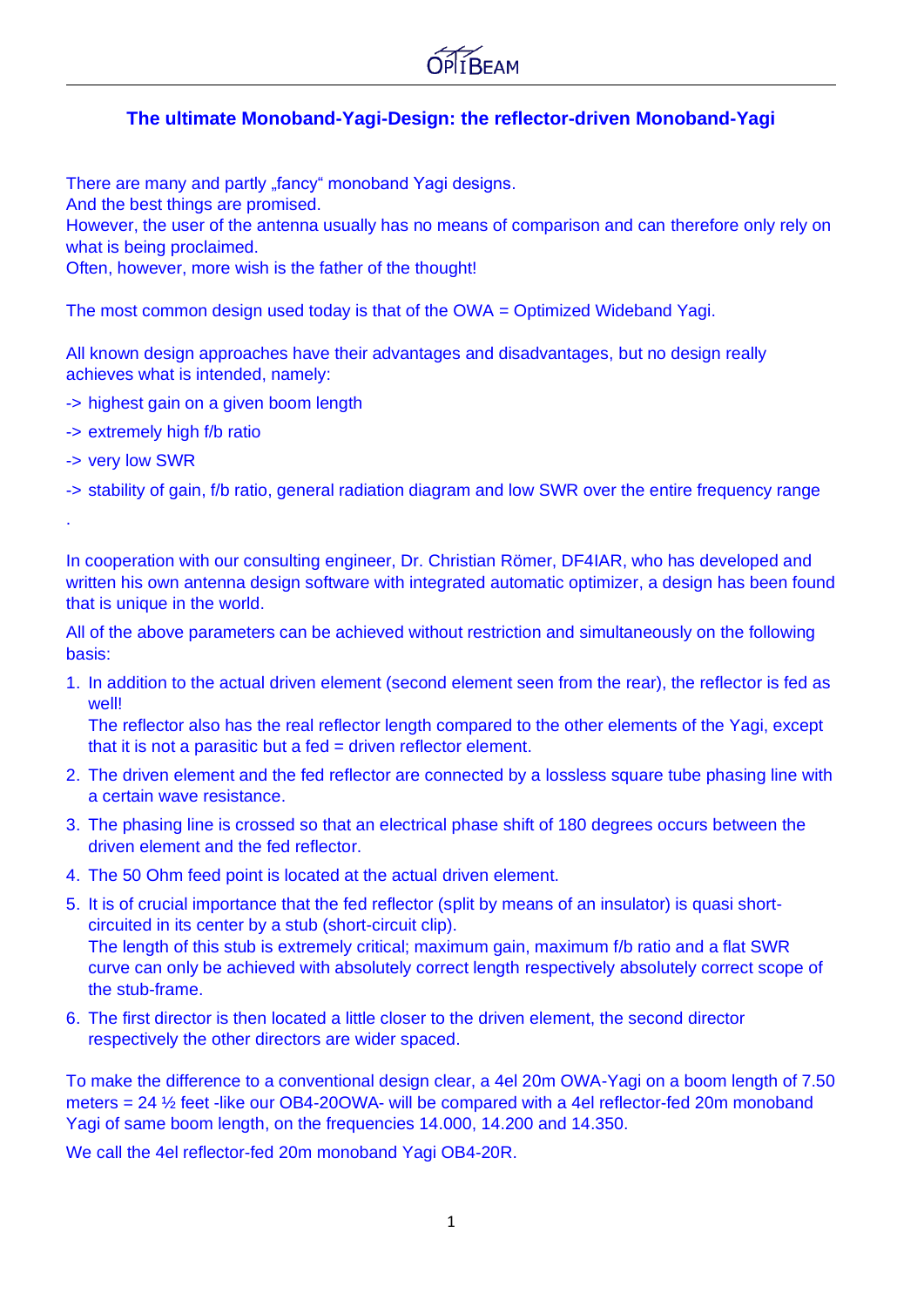

## **Scheme OB4-20R**



EZNEC+

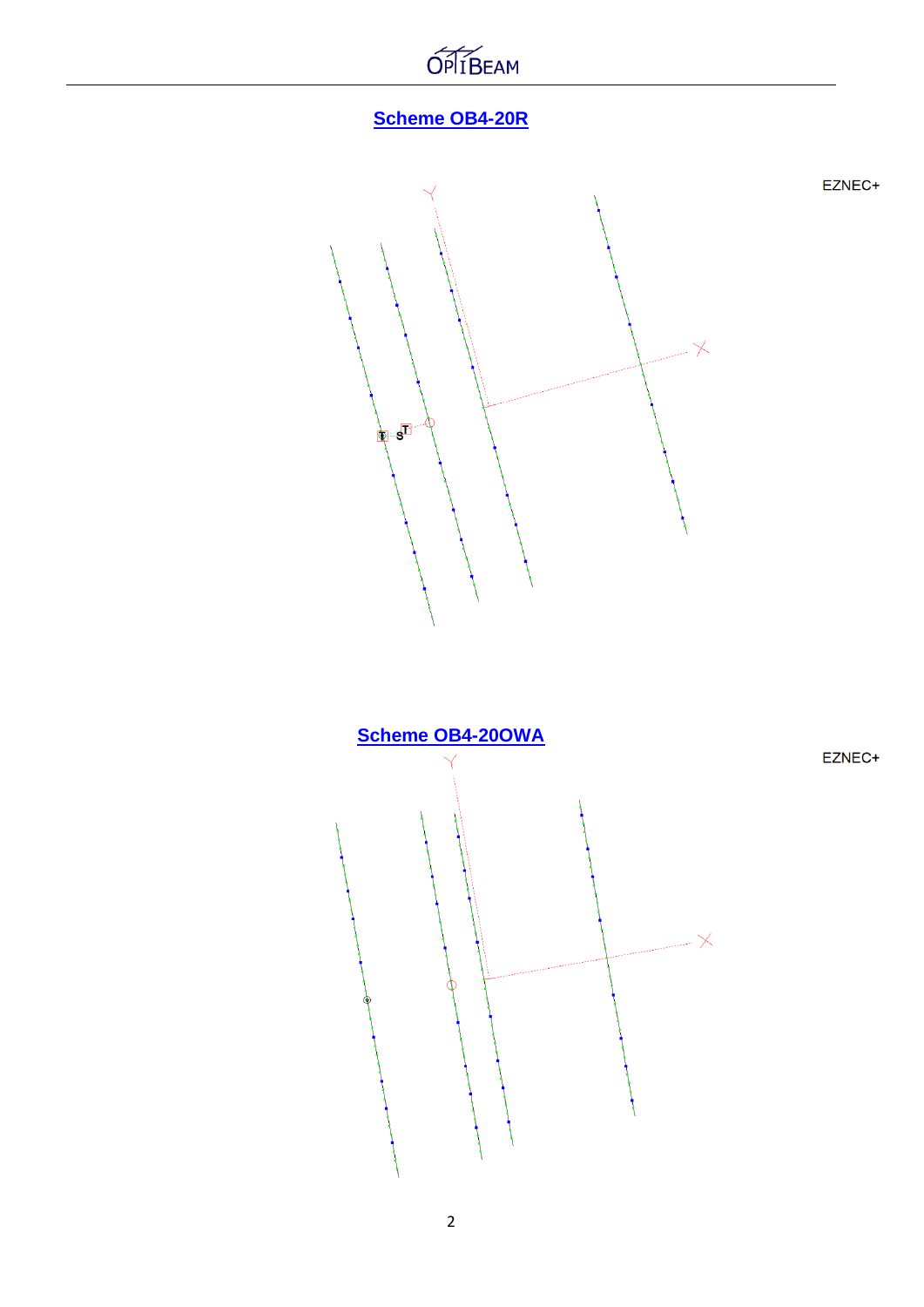# **OPITBEAM**

### **Free space radiation diagram OB4-20R at 14.000**



14 MHz Cursor Az<br>Gain  $0.0$  deg.<br>6,11 dBref<br>0.0 dBmax

| Azimuth Plot<br><b>Elevation Angle</b> | $0.0$ deg.<br>6.11 dBref              |
|----------------------------------------|---------------------------------------|
| Outer Ring                             |                                       |
| Slice Max Gain                         | $6.11$ dBref @ Az Angle = 0.0 deg.    |
| Front/Back                             | 22.07 dB                              |
| Beamwidth                              | 62.0 deg.; -3dB @ 329.0, 31.0 deg.    |
| Sidelobe Gain                          | $-15.96$ dBref @ Az Angle = 180.0 deg |
| Front/Sidelobe                         | 22.07 dB                              |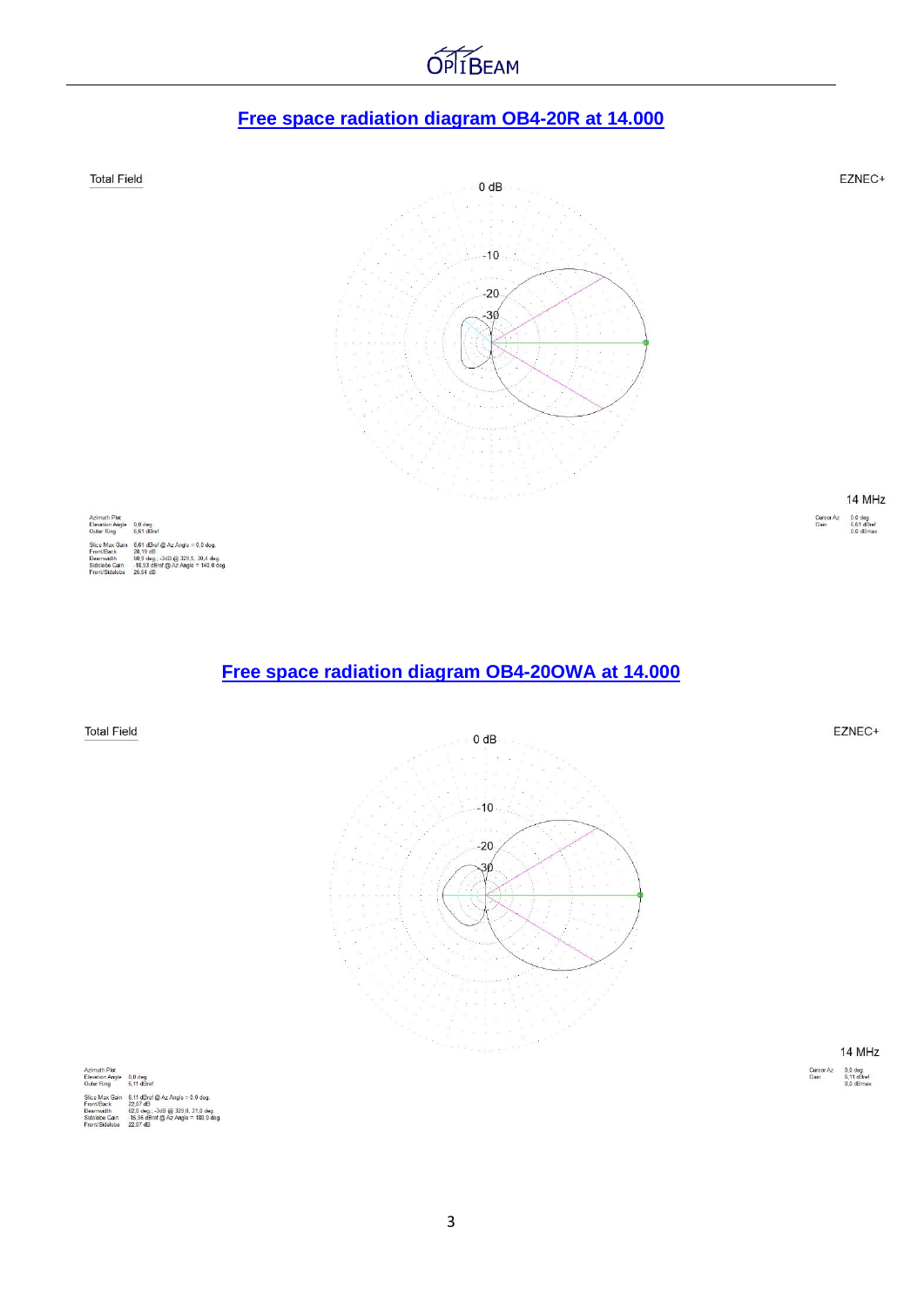# **Free space radiation diagram OB4-20R at 14.200**

**OPITBEAM** 



#### **Free space radiation diagram OB4-20OWA at 14.200**



4

61,6 deg.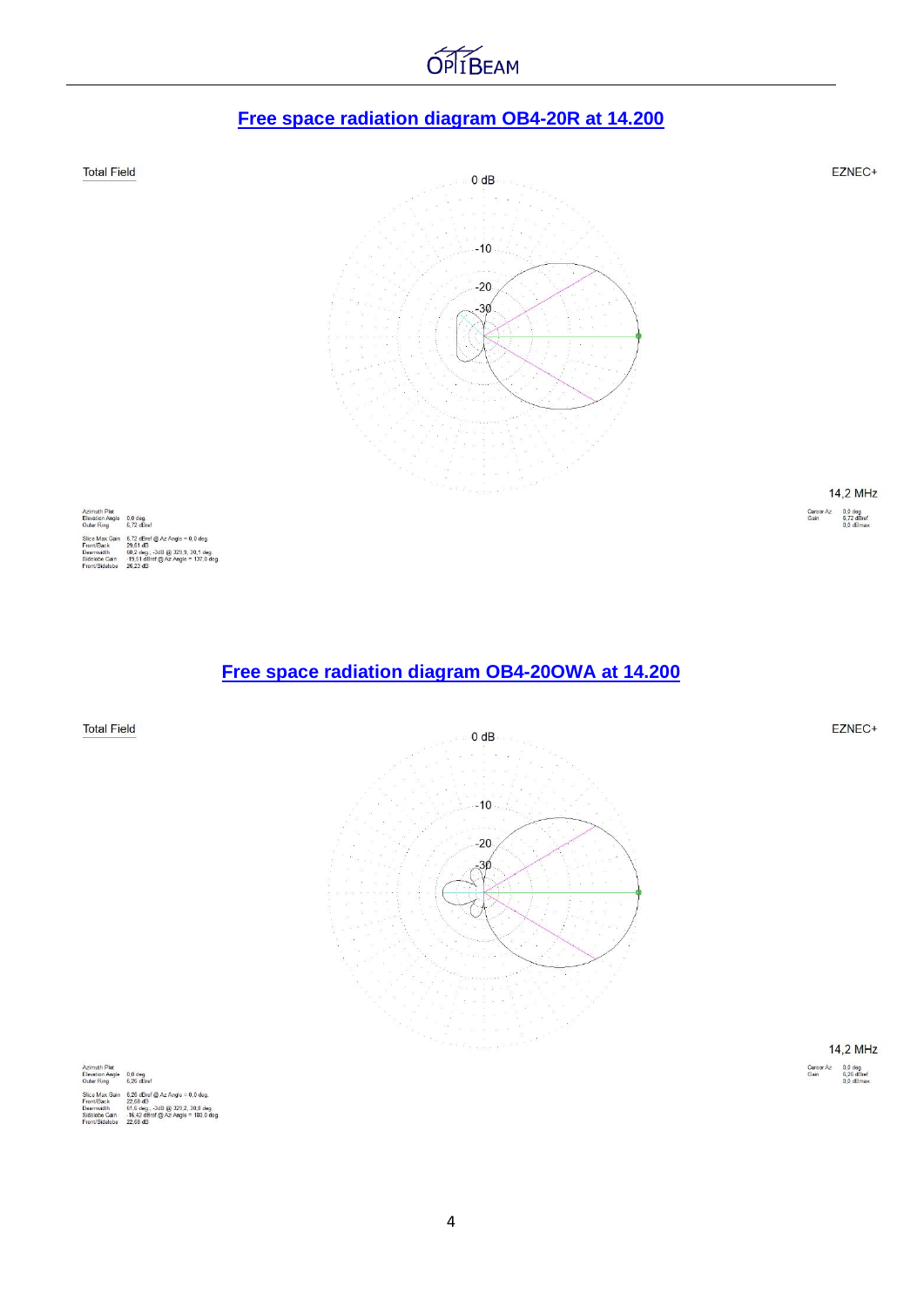# **OPITBEAM**

### **Free space radiation diagram OB4-20R at 14.350**



|                   | 14,35 MHz                               |
|-------------------|-----------------------------------------|
| Cursor Az<br>Gain | $0.0$ deg.<br>6.37 dBref<br>$0.0$ dBmax |

| Azimuth Plot           |                                        |
|------------------------|----------------------------------------|
| <b>Elevation Angle</b> | 0.0 <sub>deq</sub>                     |
| Outer Ring             | 6.37 dBref                             |
| Slice Max Gain         | $6.37$ dBref @ Az Angle = 0.0 deg.     |
| Front/Back             | 18.28 dB                               |
| Beamwidth              | 61.1 deg.: -3dB @ 329.4. 30.5 deg.     |
| Sidelobe Gain          | $-11,91$ dBref @ Az Angle = 180,0 deg. |
| Front/Sidelobe         | 18.28 dB                               |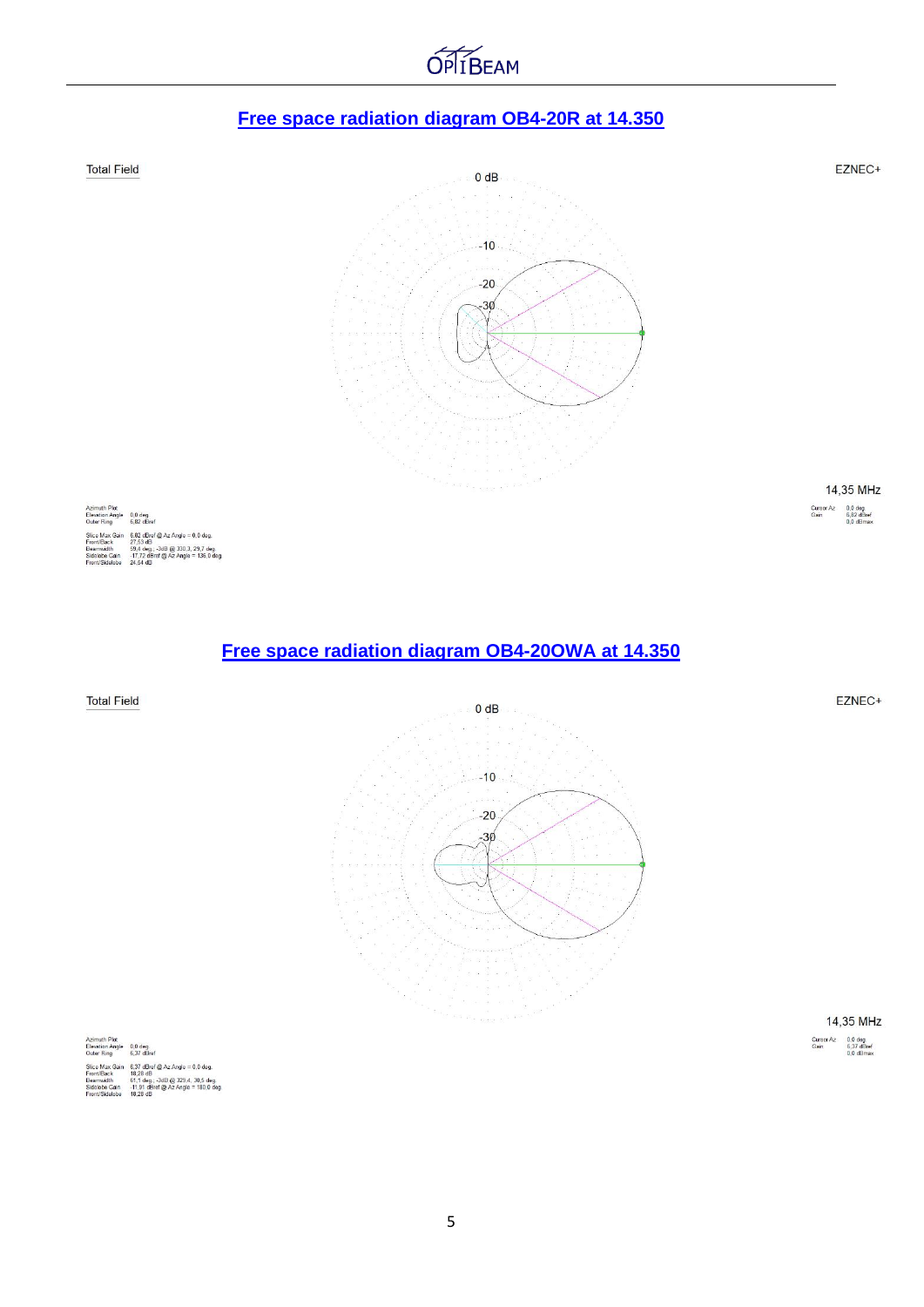| frequency  | gain (dBd)     |                  | $f/b$ ( $dB$ ) |                  |
|------------|----------------|------------------|----------------|------------------|
|            | <b>OB4-20R</b> | <b>OB4-20OWA</b> | <b>OB4-20R</b> | <b>OB4-20OWA</b> |
| 14.000     | 6,61           | 6,11             | 28,2           | 22,1             |
| 14.200     | 6,72           | 6,26             | 29,6           | 22,7             |
| 14.350     | 6,82           | 6,37             | 27,5           | <u>18,3</u>      |
| average    | 6,72           | 6,25             | 28,4           | 21,0             |
| difference | $+0.47$        |                  | $+7,4$         |                  |

The direct numerical comparison results in the following values:

In addition to the drastically higher f/b-ratio and the significantly better stability of gain and f/b-ratio, the 4el reflector-fed design (OB4-20R) delivers almost 0,5 dBd higher gain over the same boom length, this is unbelievable because it corresponds to an additional boom length of approx. 1,50 meters = almost 5 feet!!!

And mind you, we have already focused on maximum performance with our OB4-20OWA.

In addition, the reflector-fed monoband Yagis can be operated in a stack extremely well, with results even better than what conventional Yagi stacks offer.

By far, and it can only be emphasized by far, no other monoband design in the world represents these advantages.

In terms of practical experience.

For several months I (DF2BO) have been running a 6el version for the 20m band, the OB6-20R, on our tower at the OptiBeam factory.

The boom length is 16,10 meters.

The antenna system can be examined on the QRZ.COM page of DF2BO.

The OB6-20R has a free space gain of approx. 8.7 dBd and a f/b-ratio of about 35 dB.

The radio station at the OptiBeam factory exists since July 2007 (founding of OptiBeam in May 2001). Since then there have been a huge number of various antennas on the tower, which also covered 20m, including a double-fed 7el monoband Yagi with a boom length of 18.00 meters = 59 feet.

After having tested this new reflector-fed design, the OB6-20R, intensively for a few months in practical dx traffic, I can make the following statements with absolute certainty:

- -> I've never had better signal strength reports before
- -> the pile ups on my CQs have never been more intense
- -> at winter time never before I was able to work North America in complete darkness so many hours past local sun set
- -> no other antenna showed such a clean, sharp horizontal radiation pattern with an enormous side suppression and an extreme f/b-ratio
- -> in terms of reception, it is the quietest antenna (there is a lot of man made noise at the location)
- -> no other antenna did shine like this especially at very low radiation angles and regarding the more difficult path along the North Pole, i.e. concerning stations in W6/W7, VE6/VE7, KH6, KL7, E51 etc.

I am a very hands-on person and am extremely critical of my own designs that are up the tower. The aforementioned findings are definitely not wishful thinking, these are clear facts!